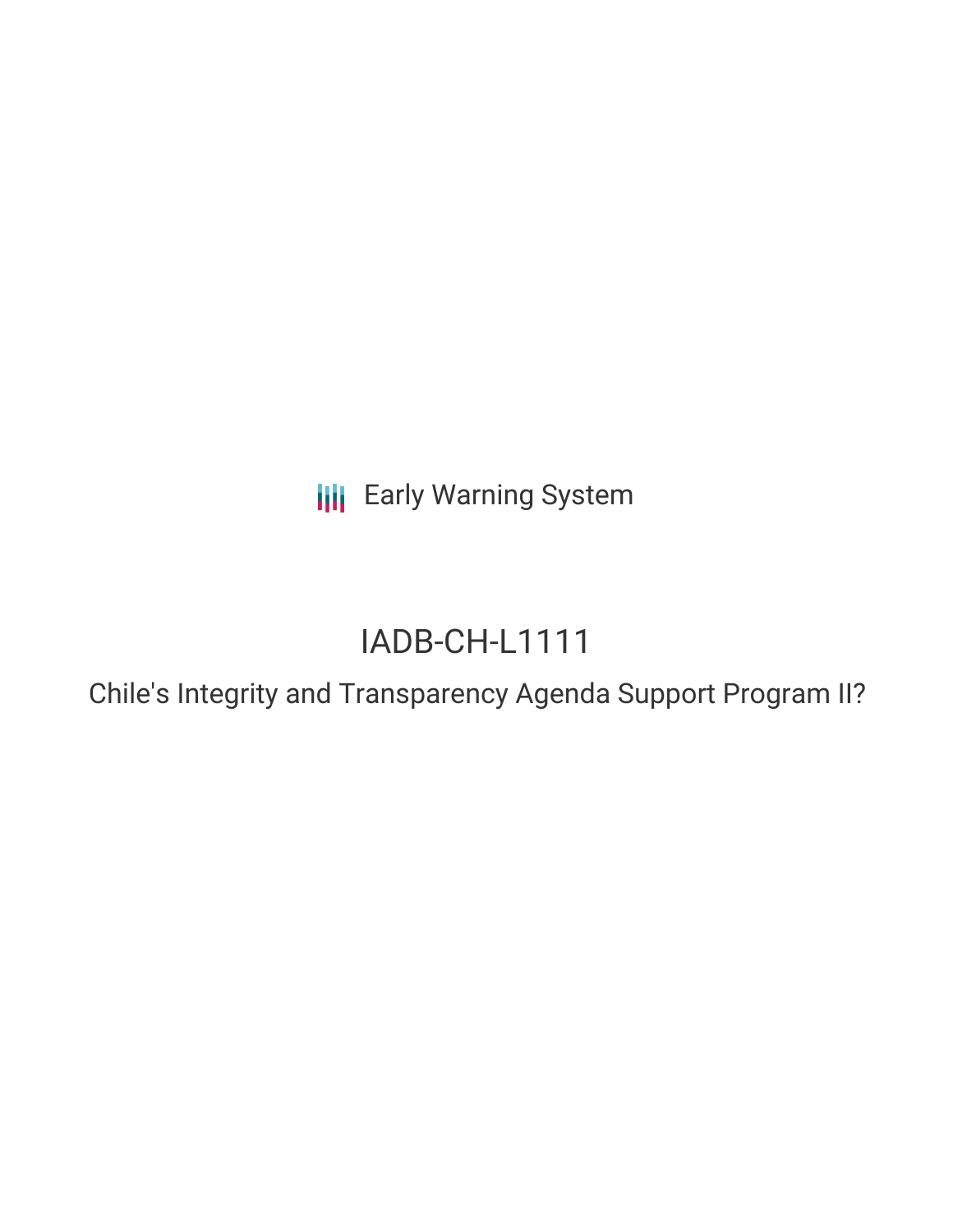

# **Quick Facts**

| <b>Countries</b>               | Chile                                     |
|--------------------------------|-------------------------------------------|
| <b>Financial Institutions</b>  | Inter-American Development Bank (IADB)    |
|                                |                                           |
| <b>Status</b>                  | Active                                    |
| <b>Bank Risk Rating</b>        | U                                         |
| <b>Voting Date</b>             | 2016-09-21                                |
| <b>Borrower</b>                | Government of Chile                       |
| <b>Sectors</b>                 | Law and Government, Technical Cooperation |
| <b>Investment Type(s)</b>      | Loan                                      |
| <b>Investment Amount (USD)</b> | \$100.00 million                          |
| <b>Project Cost (USD)</b>      | \$100.00 million                          |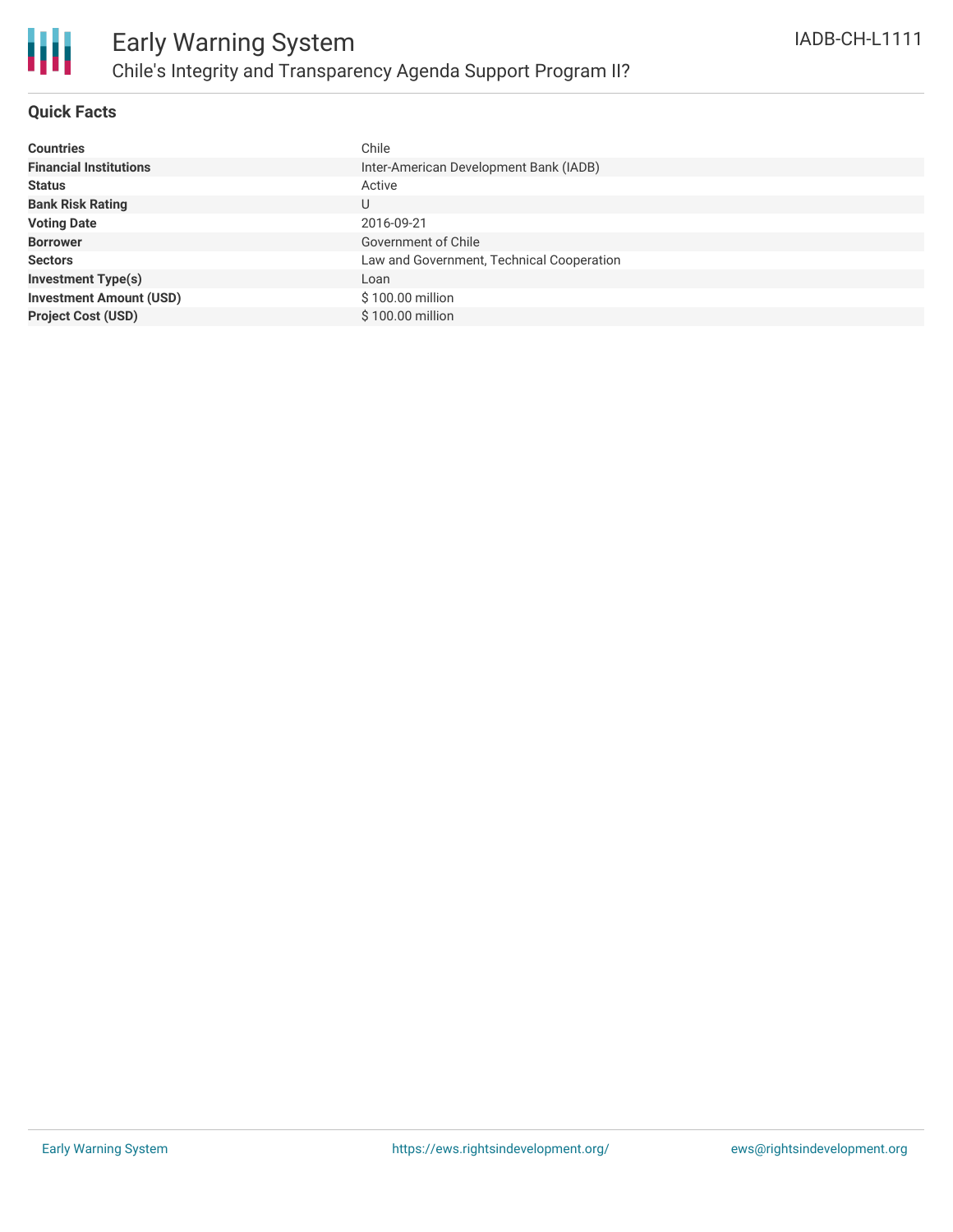

# **Project Description**

This project provides significant funds to Chile's Integrity and Transparency Agenda. Specifically, with the Bank's assistance, the initiative will strengthen existing statutes on conflict of interest and other anti-corruption measures.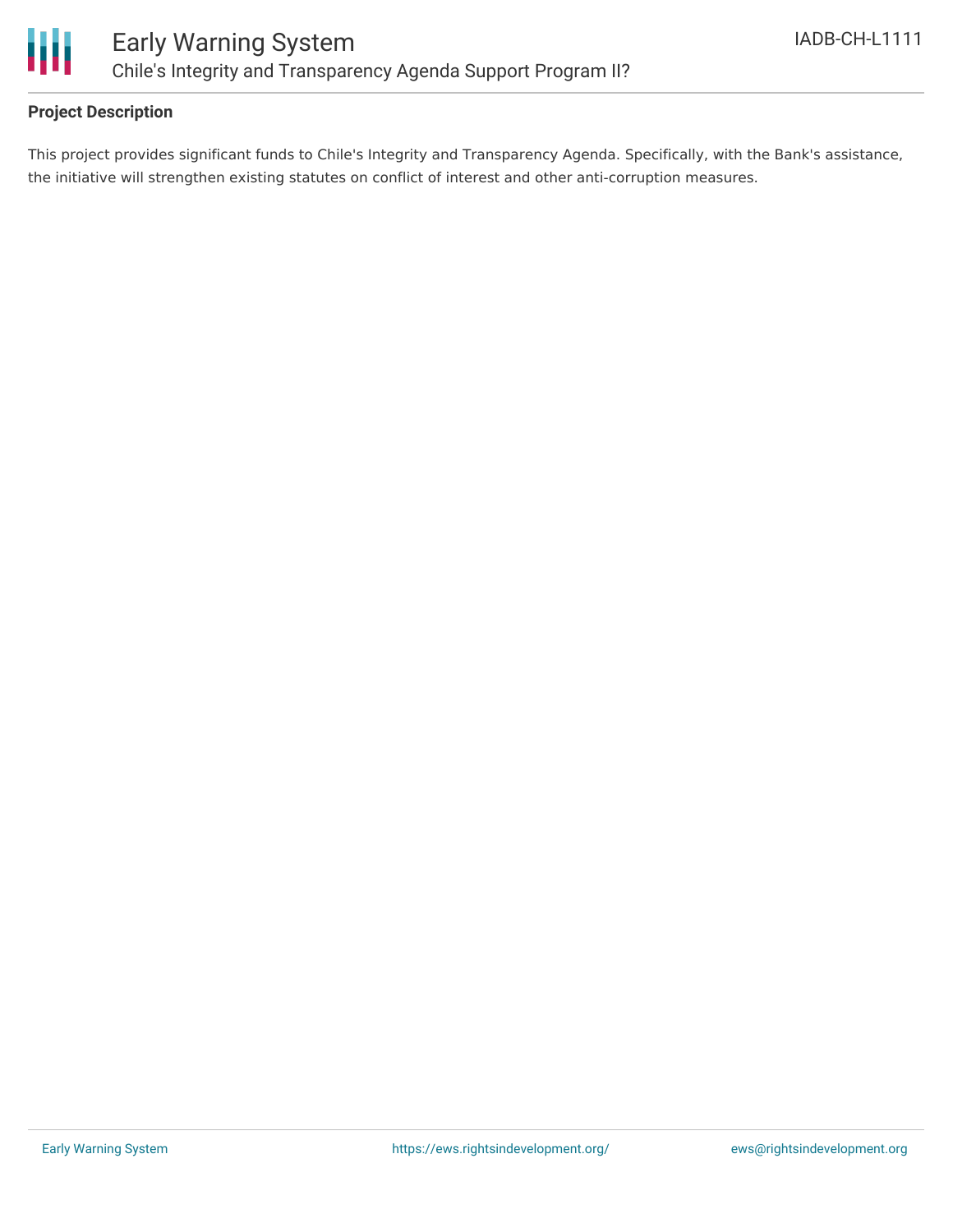

## **Investment Description**

• Inter-American Development Bank (IADB)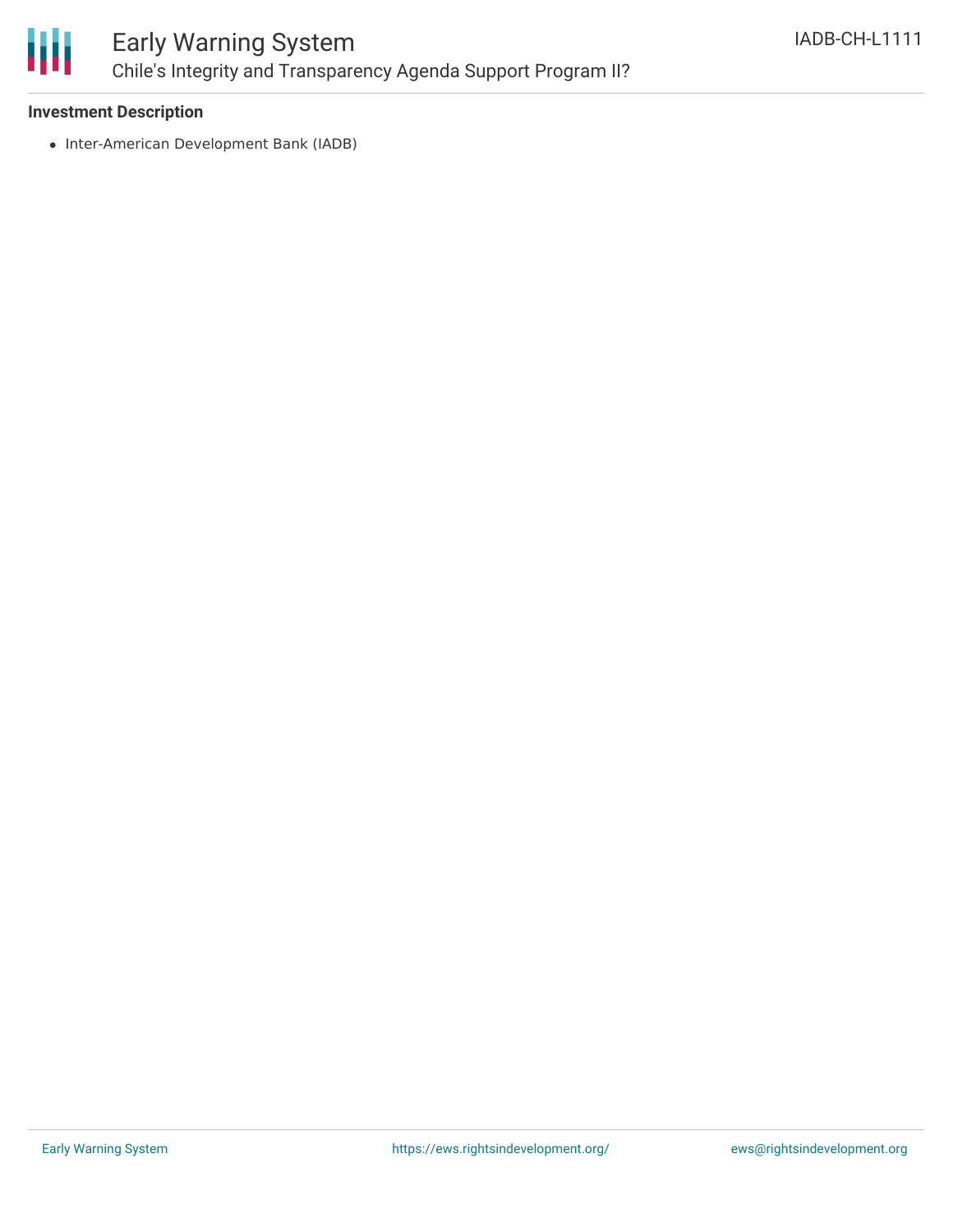## **Contact Information**

\*no contact information provided\*

## ACCOUNTABILITY MECHANISM OF IADB

The Independent Consultation and Investigation Mechanism (MICI) is the independent complaint mechanism and fact-finding body for people who have been or are likely to be adversely affected by an Inter-American Development Bank (IDB) or Inter-American Investment Corporation (IIC)-funded project. If you submit a complaint to MICI, they may assist you in addressing the problems you raised through a dispute-resolution process with those implementing the project and/or through an investigation to assess whether the IDB or IIC is following its own policies for preventing or mitigating harm to people or the environment. You can submit a complaint by sending an email to MICI@iadb.org. You can learn more about the MICI and how to file a complaint at http://www.iadb.org/en/mici/mici,1752.html (in English) or http://www.iadb.org/es/mici/mici,1752.html (Spanish).